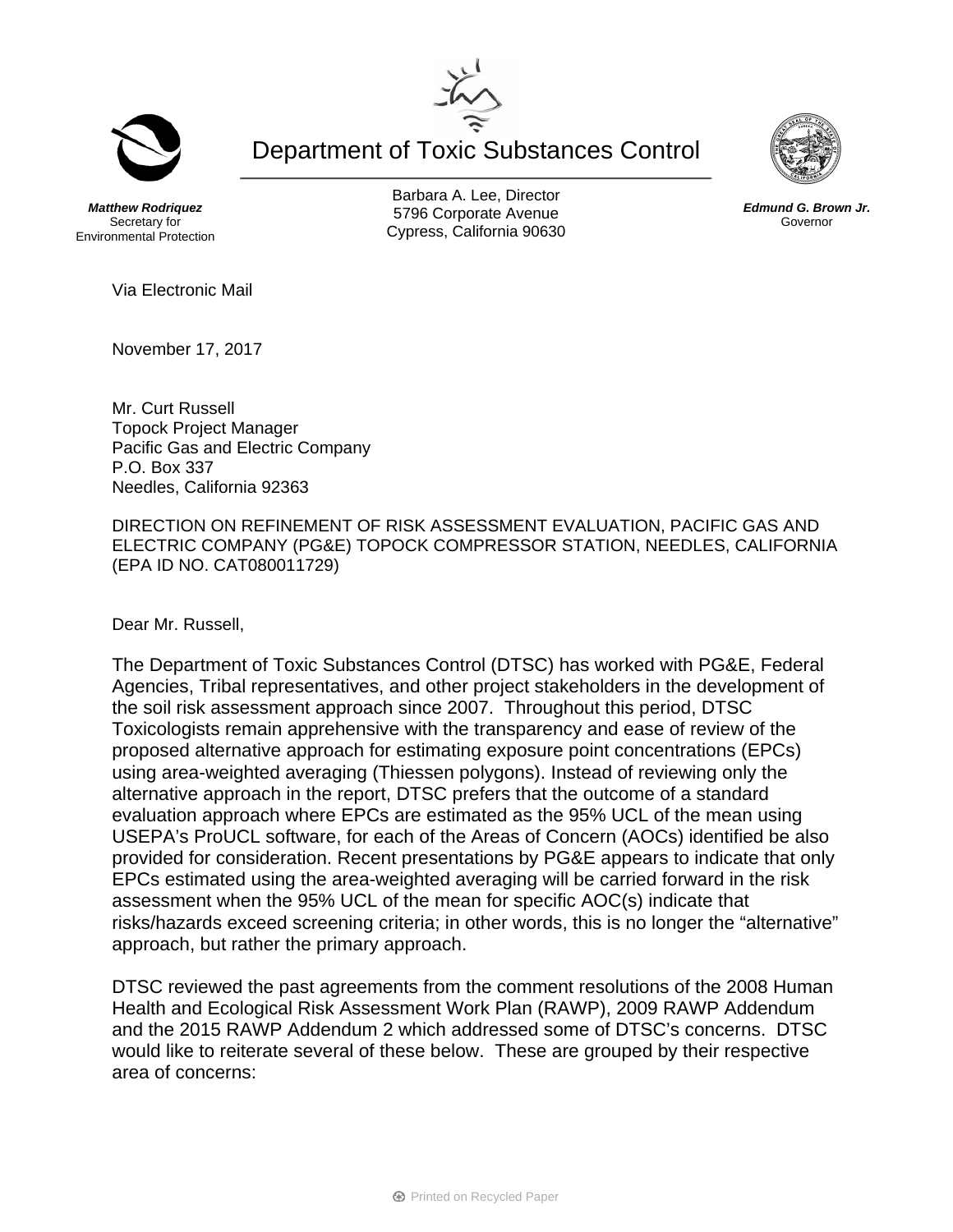Mr. Curt Russell November 17, 2017 Page 2 of 6

### **Spatially-weighted exposure point concentrations:**

1. Figure 1, General Approach for Ecological Risk Assessment – 2009 Revised RAWP Addendum

The decision flow chart communicated that a predictive Ecological Risk Assessment (ERA) will be completed to evaluate significance of risk and the use of spatially-weighted EPCs will be used to refine the calculated risk estimates if the predictive ERA shows significant risks. Furthermore, PG&E will hold Scientific Management Decision Point (SMDP) meetings after the predictive ERA prior to risk refinement. SMDP meetings will be held at other key decision points during the ERA.

2. Section 3.4 - 2015 RAWP Addendum 2

Consistent with the 2009 Addendum, PG&E states… *"As a first approach, EPCs will be calculated without the area-weighting, and the results will be evaluated for each exposure scenario. If EPCs calculated using a non-area weighted approach suggest that risks and/or non-cancer hazards may be significant for any given exposure scenario (i.e., cumulative cancer risks exceed a 10-6 cancer risk level, and/or the non-cancer HI exceeds 1), then EPCs may be calculated using an area-weighting approach. For transparency, and so the risk managers can fully understand the significance of area-weighting on the overall estimates of risk and hazard, area weighted EPCs, where calculated, will be presented in addition to the non-area weighted EPCs."*

# **Exposure Units for Large Home Range Receptors:**

3. Feb 4, 2009 responses to DTSC comments – 2009 Revised RAWP Addendum

In response to DTSC toxicologist suggestion to include evaluation for individual Areas of Concern (AOCs) as well as for multiple AOCs, PG&E agreed *"to provide information on the spatial distribution of significant risks if they are identified in the ERA. PG&E proposed that the minimum risk that could trigger spatial analysis would be the conservative estimate of the average daily dose (ADD) exceeding the no-observed adverse effect (NOAEL)-based toxicity reference value (TRV). That is, spatial analysis of risks would not be conducted unless the conservative estimate of the ADD for the exposure unit at least exceeds the TRVlow. The agencies concurred with this approach (Eichelberger, 2008). The spatial risk analysis step would occur after the Predictive ERA, which may include exposure point concentrations that are spatially-weighted as a refinement of the initial risk estimates. The spatial risk analysis may also be deferred until a validation study can be completed, if warranted. The spatial distribution of risks will be provided in the form of Thiessen polygon maps. These maps illustrate the distribution of risks for each area (i.e., polygon) representing a given sample*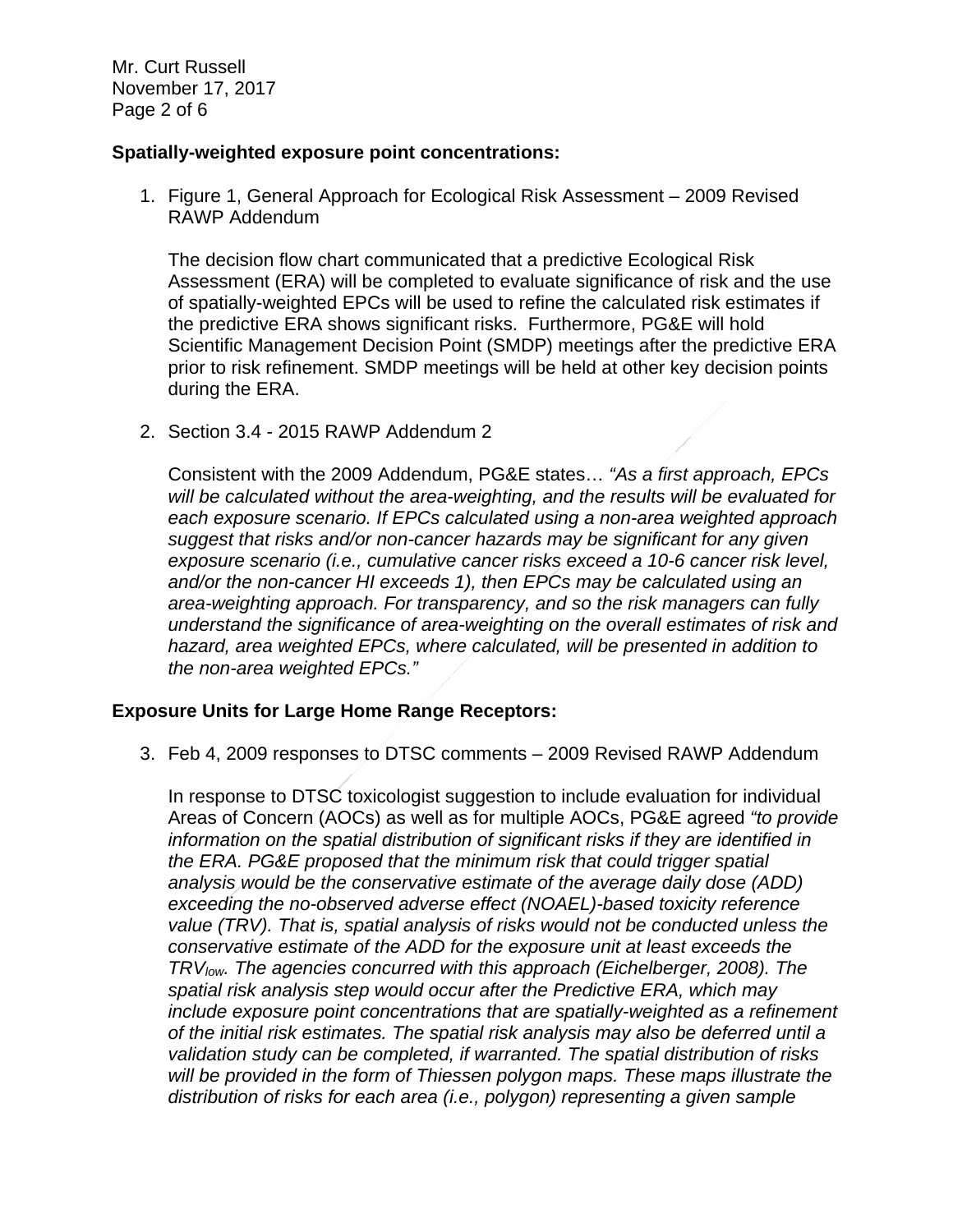*point. This will provide relative risk information on an even smaller scale than AOC-by-AOC and can aid remedial decision-making. Areas driving risk can be easily visualized using the relative risk information on the maps."* 

# **Use of Theissen Polygon for hotspot analysis:**

4. Feb 4, 2009 responses to DTSC comments – 2009 Revised RAWP Addendum

In response to DTSC's statement that identification of hotspots by using Theissen polygons will need to be approved prior to implementation, PG&E responded by stating, *"PG&E understands that changes to the exposure areas in order to refine risk estimate would best be accomplished through coordination with the regulatory agencies. Further, PG&E understands that identification of hotspots by using Thiessen polygons needs to be approved by the regulatory agencies prior to implementation."*

5. Section 3.4 Hot Spot and Spatial Evaluation – 2015 RAWP Addendum 2

A general discussion on hot spot identification was provided. *"Hot spot analysis may be necessary to calculate a representative exposure point concentration with a dataset resulting from biased sampling. If a hot spot evaluation is warranted (e.g., concentrations and/or non-spatial EPCs exceed a risk-based screening level, or preliminary risk estimates indicate a potentially unacceptable risk influenced by potential outliers), the project team may use boxplots, probability plots, or geo-statistical tools to identify outliers (i.e., hot spots). If hot spots are identified, then spatial-weighting may be applied to sample concentrations when calculating EPCs. Not all instances of a non-spatial EPC exceeding a risk-based screening level will warrant hot spot evaluation. In some case, the exceedance may be small and may not result in a potentially unacceptable risk, and in those circumstances, hot spot evaluation and spatiallyweighted EPCs would not be necessary to appropriately recommend areas for further evaluation in the feasibility study. Alternatively, spatially weighted EPCs may not be necessary if they are based on a relatively evenly distributed dataset containing many sample concentrations in excess of risk-based screening levels."* 

*"The data will first be analyzed to determine if calculating a spatially weighted UCL is warranted. Data will be evaluated to determine if a hotspot is likely present and if sampling locations are biased toward the hot spot. Hot spots may be detected using [a] one or more means, including spatial mapping, exploratory graphical methods, or analytical outlier tests, as noted above. Spatially explicit (geostatistical) methods may also be used to identify hot spots."*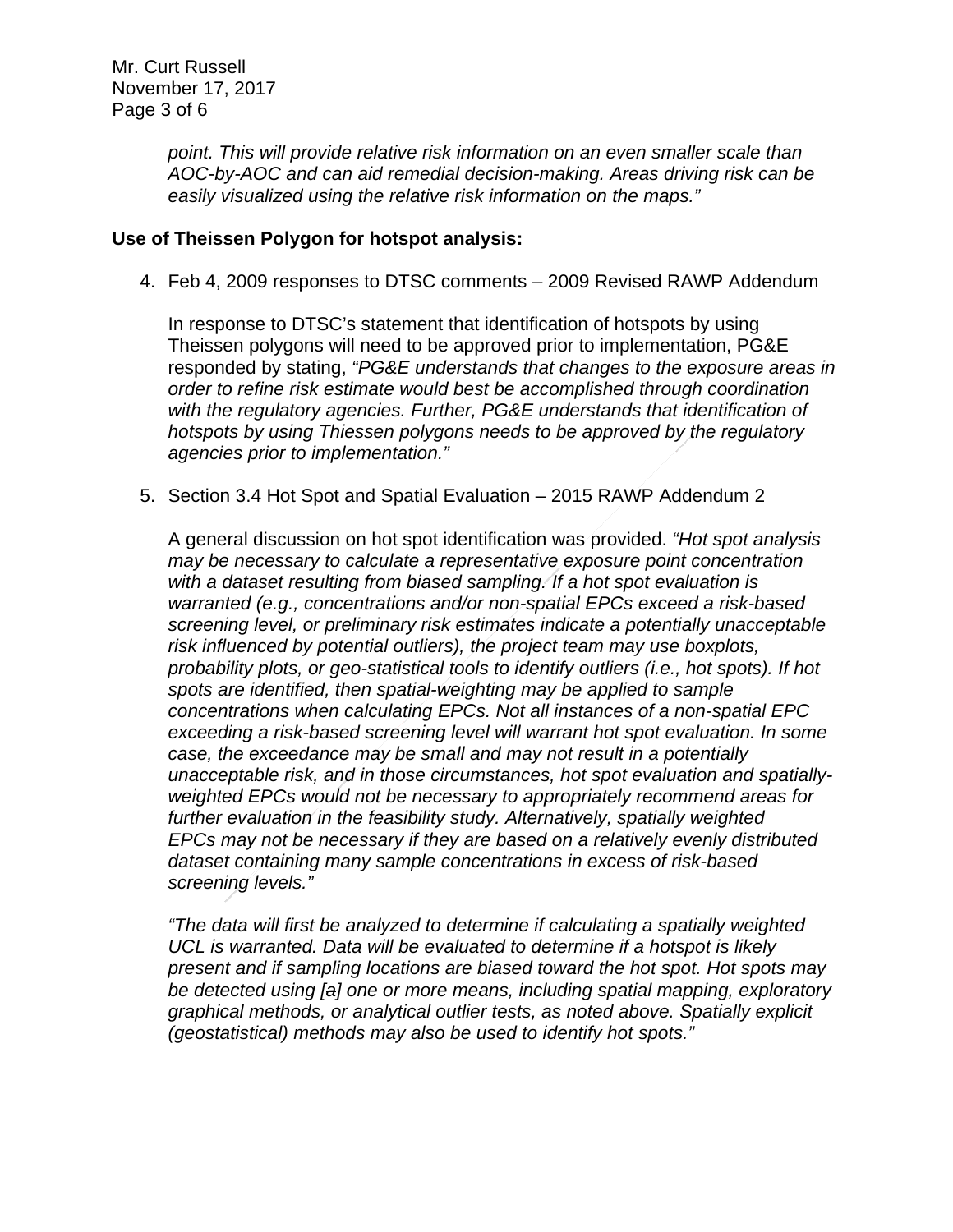Mr. Curt Russell November 17, 2017 Page 4 of 6

6. Appendix D Statistical Methods – 2015 RAWP Addendum 2

Aside from the non-spatial methods identified in Section 2.1, Appendix D provided discussion on various spatial weighting methods beyond Thiessen polygons as well as processing steps and decision framework to determine the best spatial weighting technique for a particular data set. In Section 4 of Appendix D, four steps were identified to determine the recommended spatial weighting method.

### **Observations**

As agreed by regulatory agencies with Tribes and project stakeholders, PG&E held a meeting on August 16, 2017 to demonstrate and discuss the methodology to be used for EPC calculations. Subsequently, DTSC and the U.S. Department of Interior further discussed with PG&E the process for identifying hotspots, spatial-weighting and the use of "custom utilities" (or software coding) developed for automating EPC calculations. Based on these meetings, PG&E's representatives maintained that the best course of action is to allow PG&E to fully develop the risk assessment report so that the information can be reviewed in totality.

This approach, however, appears to deviate from some of the agreements made in the RAWP and its addenda. As an example, DTSC's understanding was that a predictive ERA would be conducted without spatial-weighting and that the RAWP's concept of SMPD meetings after key evaluations would be followed. After the August and subsequent meetings, DTSC is now left with the impression that in cases where EPCs estimated using the standard approach (for both the human health and ecological receptors) are above screening levels, the area weighted averaging will be adopted as the primary method for estimating EPCs and that these are the only values that will be carried forward in the risk assessment. This approach is also a deviation from the agreement that spatially-weighted EPCs will be calculated only as a refinement when significant risks have been identified, and will be presented in addition to the standard approach. Furthermore, DTSC notes that PG&E has not provided supporting information for the selection of the Thiessen polygon method as outlined in Section 4 of Appendix D of the 2015 RAWP Addendum 2.

# **Directives**

DTSC understands that PG&E's risk assessors are already fully engaged in the EPC evaluations and proceeding with the risk assessment. To maintain an expedited risk evaluation and to document verbal discussions with stakeholders and the agencies, DTSC, hereby, directs PG&E to incorporate the following components to the currently planned risk assessment.

1. PG&E will continue to use depth-weighting approach for EPC calculations. However, PG&E shall calculate the EPCs with and without the use of spatial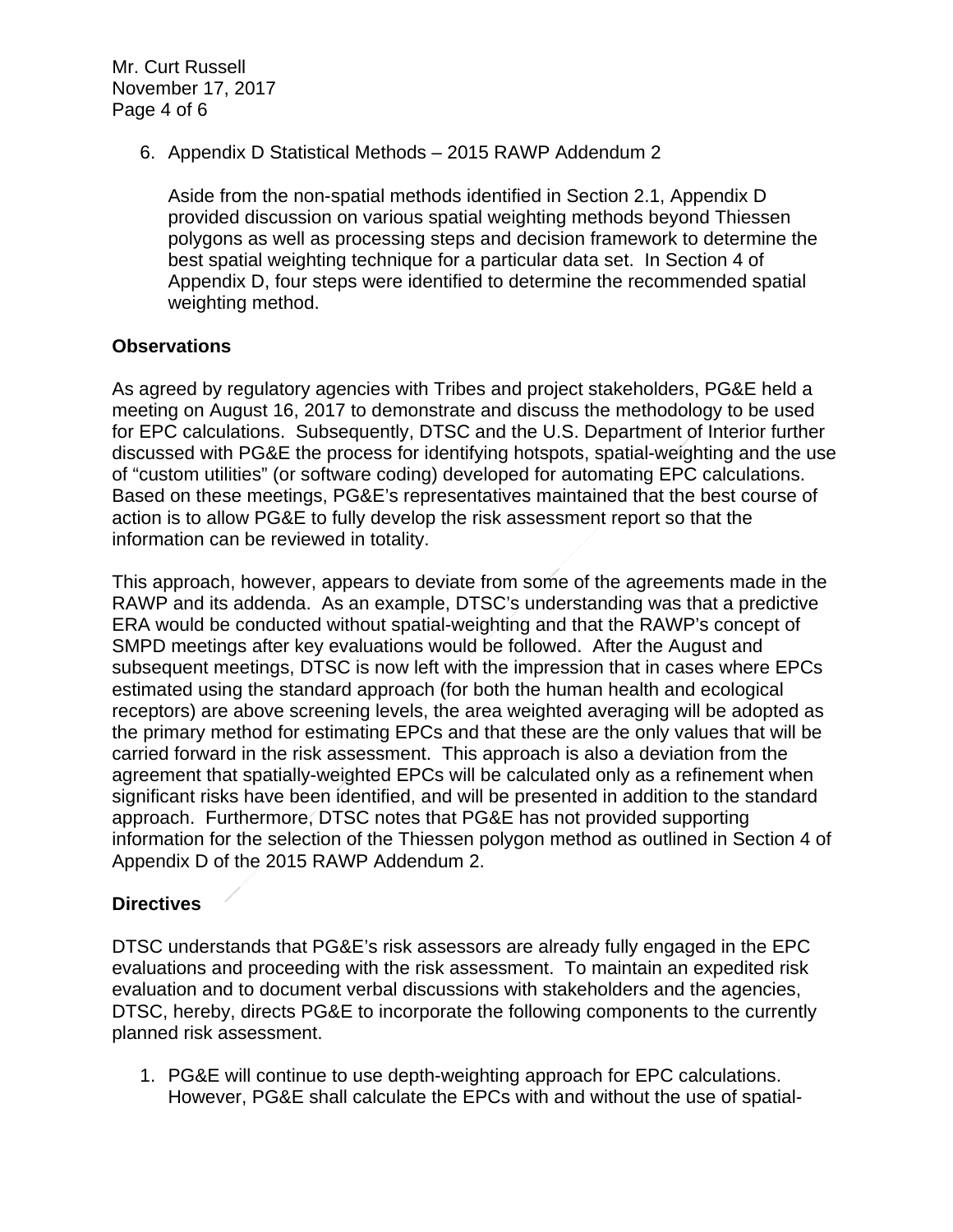Mr. Curt Russell November 17, 2017 Page 5 of 6

> weighting as agreed to in the RAWP and provide discussion in an uncertainty analysis. EPC calculations without spatial-weighting should be conducted using USEPA's ProUCL software. The non-spatially weighted EPCs shall be carried forward in the risk assessment. If PG&E refines the risk evaluation using spatially weighted EPCs, PG&E shall provide adequate justification for its use and provide discussion in the uncertainty section of the report.

- 2. PG&E shall calculate cancer risks and non-cancer hazards for potential human receptors for each individually identified AOC outside the Topock Compressor Station (TCS). Risk assessments for exposure areas with combined AOCs for human receptors may be included. However, the rationale for this evaluation should be clearly stated. In some situations, simply combining multiple AOCs together may not be appropriate, as there may be physical barriers or other features that may prevent easy access or movement of receptors from one AOC to another. The calculated risk/hazard differences, if any, between a combined and individual AOC evaluation approach, should be discussed in the uncertainty section of the risk assessment. The AOC by AOC evaluations for human and small home range receptors will provide further understanding to assist agencies in risk management decisions.
- 3. DTSC agrees with the proposed ERA exposure areas except for the large home range receptors (e.g. Red-tailed Hawk, desert Kit Fox, and Big Horn Sheep). In addition to the risk evaluation as proposed in the RAWP and its addenda which separates "BCW and AOC4" from area "Outside the TCS," PG&E shall evaluate risk to the large home range receptors for the entire site (except the TCS) as one exposure area.
- 4. PG&E shall continue to evaluate the Bat Cave Wash (AOC-1) as indicated in the RAWP and its addenda. However, PG&E shall also carve out SWMU-1/TCS-4 from the rest of the Bat Cave Wash (BCW) as a separate exposure unit. PG&E will evaluate the Bat Cave Wash and the SWMU-1/TCS-4 exposure units for worker, recreational, and tribal use scenarios. Bat Cave Wash area north of the railroad will also be evaluated for residential use scenario, except for land owned by FMIT. In addition, PG&E shall also evaluate the mouth of Bat Cave Wash tamarisk thicket area for the small home range ecological receptors in the ecological risk assessment.
- 5. PG&E shall first screen each AOCs for hotspots using non-spatial-weighting and statistical outlier approaches as outlined in Section 2.1 of the 2015 Addendum 2. PG&E can further evaluate data to confirm hotspots by spatial-weighting techniques if necessary.

DTSC believes that the additional risk evaluation steps as directed above will ultimately provide transparency to the risk assessors to fully review the risk assessment report and provide useful information to the risk managers on the final disposition of the land